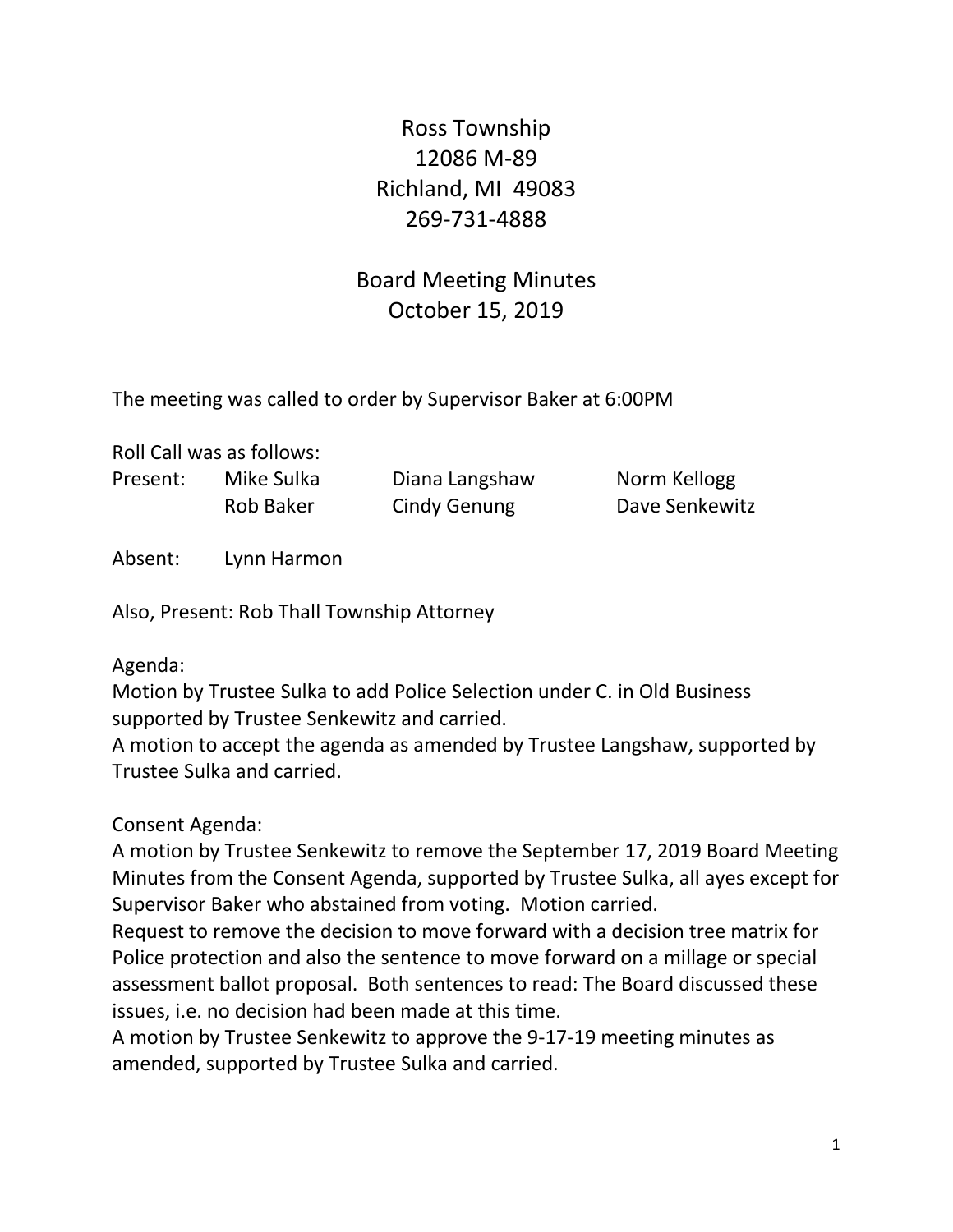#### Reports:

Police- reports handed out that included time of day calls, etc.

Fire Department- Chief Bogema handed out an up to date fire report. The Fire Board discussed their upcoming millage renewal as a spring ballot issue. (After April 30<sup>th</sup>) Can the Fire Department have a special assessment? The Village would not be included in a special assessment per Attorney Thall. Our present Life Care Ambulance service needs to be discussed. Dave Shirley the Assistant Fire Chief is resigning March 1<sup>st</sup> of 2020. Replacement will be named prior to his resignation date. Runs have been similar to last year at this time.

Planning Commission- draft minutes will be sent via email per Mike Sulka

Cemetery Committee- Supervisor Baker stated that the crushed asphalt has been installed in Yorkville Cemetery's road way. Eagle Scout projects are on going for both Yorkville and Day Cemetery. Ethan Sandum Troop 239 is proposing to install 50 Juniper trees at Day Cemetery's perimeter. Cost is \$30 per tree plus \$125 shipping charge. A work day of 10/26/19 is scheduled for planting the trees. On 10/25 Rob Stafford will dig 50 holes for the planting of the trees. Also Mr. Sandum would like to add a bench at the cemetery at a cost of \$125. They are accepting donations to fund the costs. He is asking for Board approval to fund \$1,625 of the upfront costs. A motion to approve this funding request was made by Treasurer Genung, supported by Trustee Langshaw and carried unanimously.

Parks Committee – The park closed on 10/6 for the season. Reports were distributed to all Board Members. Future plans are to expand the parking to green space parking, install playground equipment and new beach plans expanded and implemented. The Gilmore grant of \$17,000 was approved and will need to be spent within a one-year time period. Nolan Greenwood from Troop 294 in Richland proposed his Eagle Scout project to the Board. Budgeted items would include playground equipment (swing set), Spinami and new benches installed, to be completed by August 2020. Donations will be accepted for this project. Mr. Greenwood thanked Donna for her help in getting this proposal off the ground. A motion to approve this Eagle Scout GLARC project for Ross Township Park as presented by Trustee Senkewitz, supported by Trustee Sulka and carried unanimously.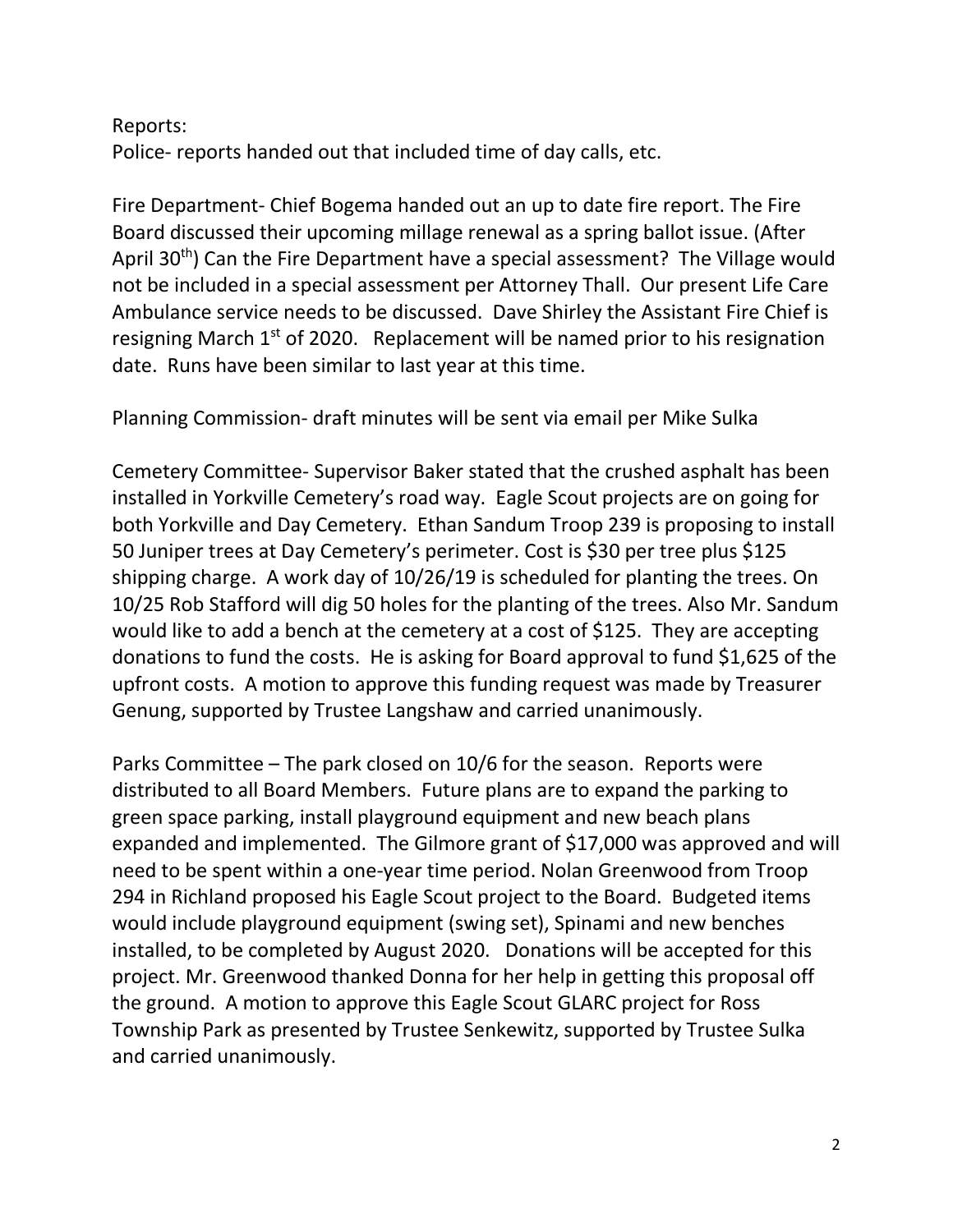Law Enforcement – Police protection update. Trustee Harmon was not in attendance to discuss the updated information.

AGS Report – Ordinance enforcement report is included. Attorney Thall discussed two on-going court cases involving short term home rentals. Attorney Thall stated we have strong cases against both parties.

Supervisors Report- Thermostats fixed in the Community room. The Village of Augusta opted out of recreational marijuana businesses. Brook Lodge may have a possible sale to another owner. EEE Kalamazoo County spraying has been on hold. There was some spraying up in Barry County. A no wake ordinance is being looked at through the DNR in the Bay at Gull Lake. The DNR office in Lansing has responded as to the procedures of what to do to move forward. A public hearing is needed as well as a new ordinance adoption to approve. SAD tax tribunal Nov. 1, 2018 questions- no appeals in the tax tribunal cases as per Board decision.

Bret Padgett – Comstock Township Treasurer presented an MTA handout for information. He is our representative to MTA.

Life Care Report – Steve Frisbee handed out the quarterly report – Response time, etc. Ross Township presently does not have 24/7 coverage out of our Township Hall due to a shortage of paramedics. They have had a 15% turnover rate which below the normal range. They have implemented 7 to 9% pay raises and \$4,500 retention bonuses to keep their present staff. They have pulled their Ross Township staff to their Battle Creek station. They hope this is a 6-month temporary solution. They are in the process of hiring 6 new people to address some of the staff shortages.

Public Comments- None

## **Old Business**

A. Township semi-annual budget review and amendments. Jeff Rood our CPA will be available for one on one meeting for Board Members, 10/30 or 10/31 to answer any questions. Specific budget amendments to be presented in the November Board Meeting. Tax revenue will show in Feb. 2020. Questions for Mr. Rood are Township Board-Repair and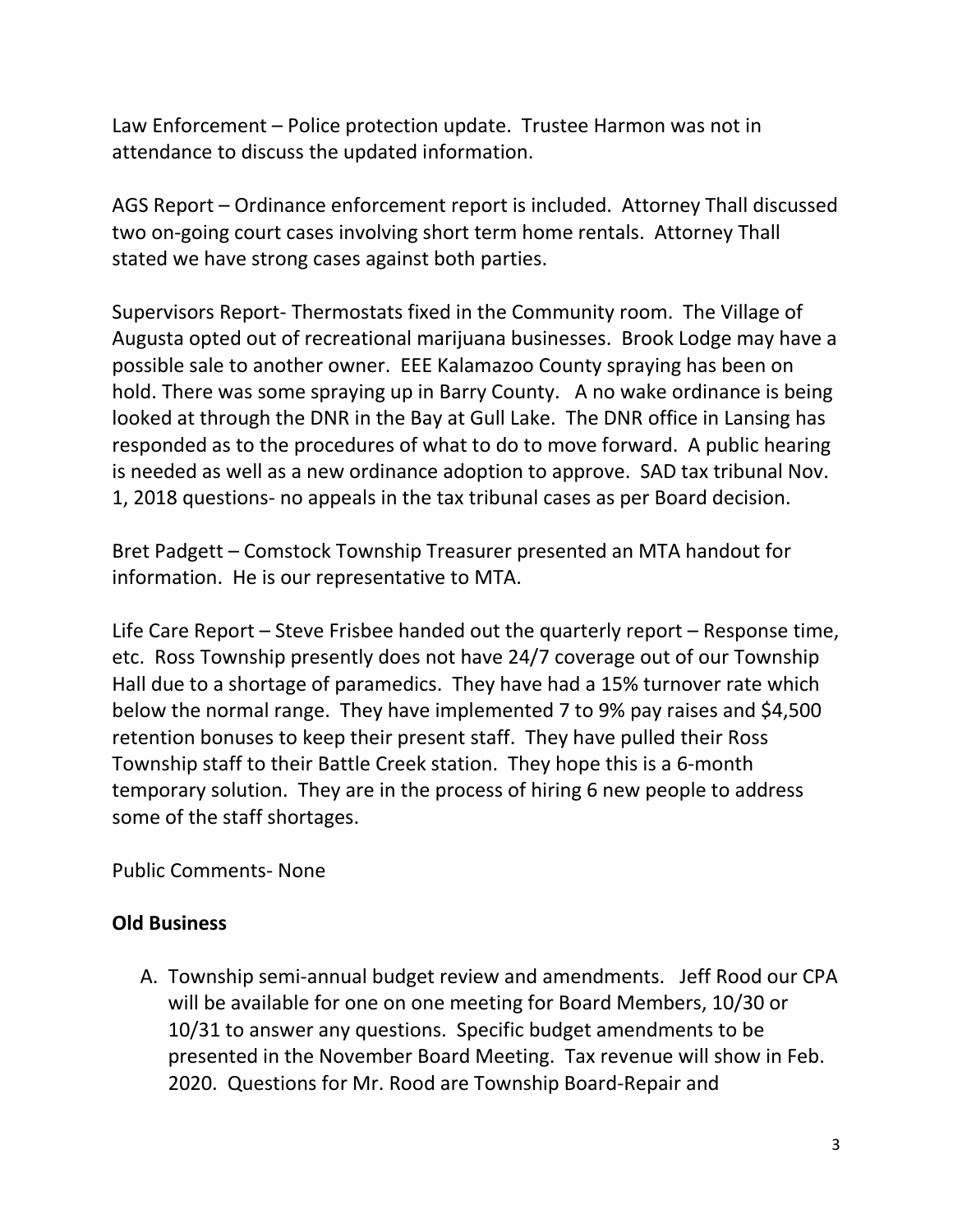Maintenance, Cemetery-supplies and perpetual care funds, Roads - \$85,100 par funds allocation and Park-Repair and Maintenance fee.

# B. Additional Law Enforcement

Trustee Sulka – LEC's recommendation on millage discussion. Primary concerns are Fire Millage approval and we would not provide police coverage in our General Fund budget presently Trustees Sulka and Senkewitz worked together for their thoughts and recommendations for police protection and road funding in the future. We also need to pay for a Township Master Plan and review (Est. cost of \$50,000) next year. They are reluctant to say that the extra money will be used for road improvements.

Trustee Senkewitz- more home work needed for LEC funding issues. The Fire millage needs to pass. Road or Police millage funding needs clarification. Supervisor Baker – Par funds and extra money for road maintenance needs discussion for future use(s).

## C. Police Selection

Postponed with Additional Law Enforcement.

A motion to Postpone both B and C under old business until next months Board Meeting as Police Protection (combined) to discuss next month was presented by Trustee Sulka and supported by Trustee Senkewitz. Discussion ensued, LEC what information from the Board members to make a decision on who provides police protection in Ross Township. Another question is how we pay for it. Motion carried unanimously.

## **New Business**

A and B see Reports, Cemetery and Park Committees.

C. Ross Township Recreation Plan 2020 to 2025. Five-year recreation plan was presented to the Board. Report included in the minutes. This plan was presented to the Board for approval and adoption. A public hearing and comment are required. A posting of the plan has to be posted for 30 days on our web site. A motion by Trustee Langshaw and supported by Trustee Senkewitz to put the plan on our website for the 30-day required period and publish as presented. Carried unanimously.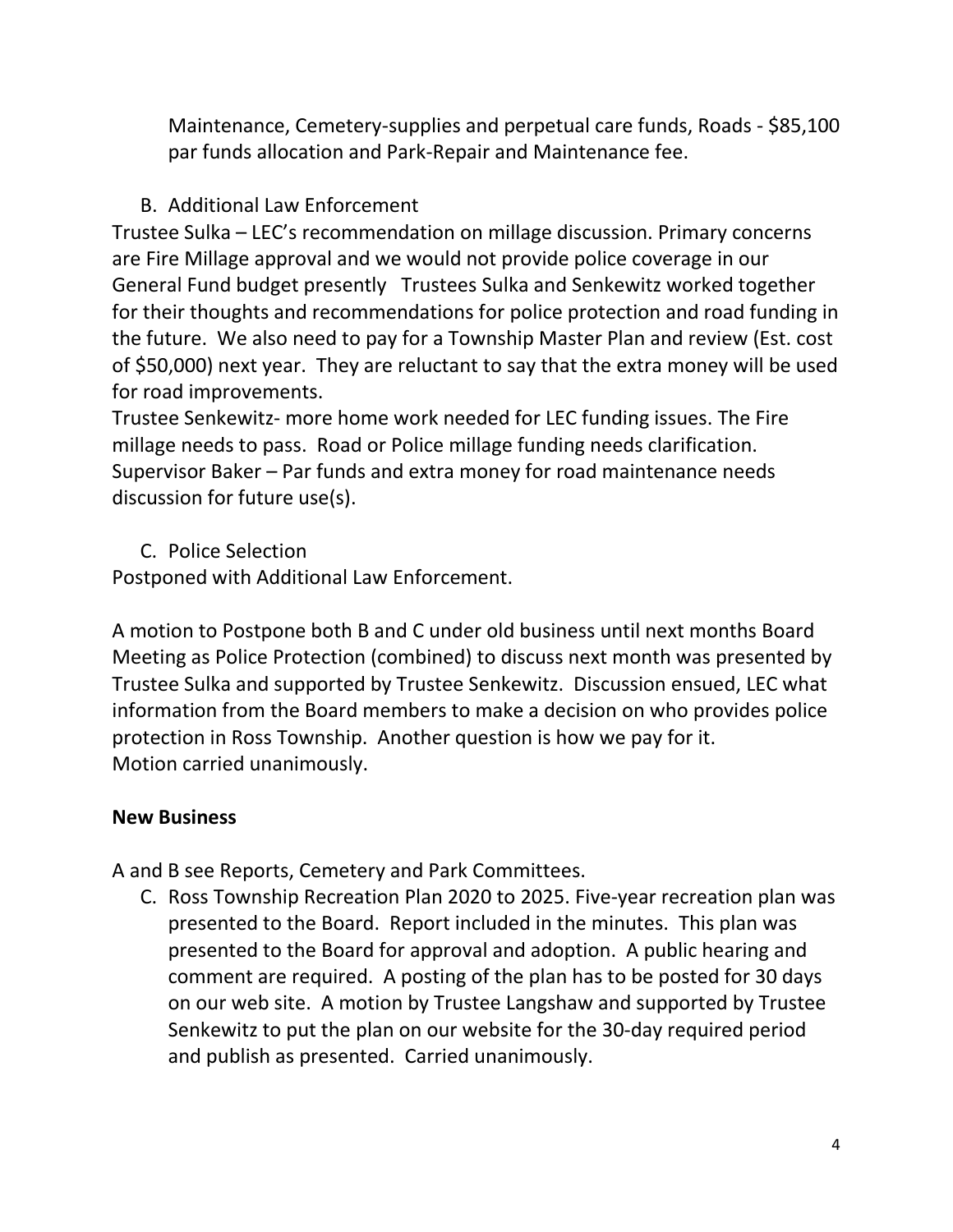- D. Role of Board Representatives on Advisory Committees Trustees Langshaw and Senkewitz the Board representatives on the Park Committee was not appointed by the Board. Advisory committee members have no voting rights or can present motions, etc. We need to have a consistent role for all committee advisory members for all committees. What are their duties and responsibilities? i.e. vote/no vote on motions. This item will be postponed until the November Board meeting and put under Old Business.
- E. GAAMP Analysis Trustee Sulka discussed this item. Agricultural activities through the Department of Agriculture. Unlikely any changes will be made to re-consider controls over local government agencies. Attorney Thall discussed GAAMP's rule. Is our local zoning in agreement with GAAMPS and what we can still do at Ross Township-changes to our zoning. Attorney Thall to review the Township Zoning vs. GAAMPS rules. (ex. Intensive livestock operations) Will this effect the Planning Commission difference for review and will it effect the P.C. budget? Attorney Thall that the maximum cost to review would be \$1,000
- F. Ross Township and GLSWA annual audits. Clerk Kellogg stated that they are both available for review if needed. Copies can be attained at the Ross Township office.
- G. Any other business none

#### **Members Time**

Trustee Senkewitz- LE meeting not posted on Facebook page – remove the Facebook page.

Treasurer Genung-MTA rethinking Township Board decision – mission statement in MTA magazine – Ross Township's was cited as an example. Supervisor Baker – looking forward to his 11/3 to 11/13 trip.

Trustee Langshaw-thanked the Eagle Scouts and Committee members for their contributions, Send out emails before the meetings for information review.

Trustee Sulka-website behind in posting, newsletters still linked to the spring publication.